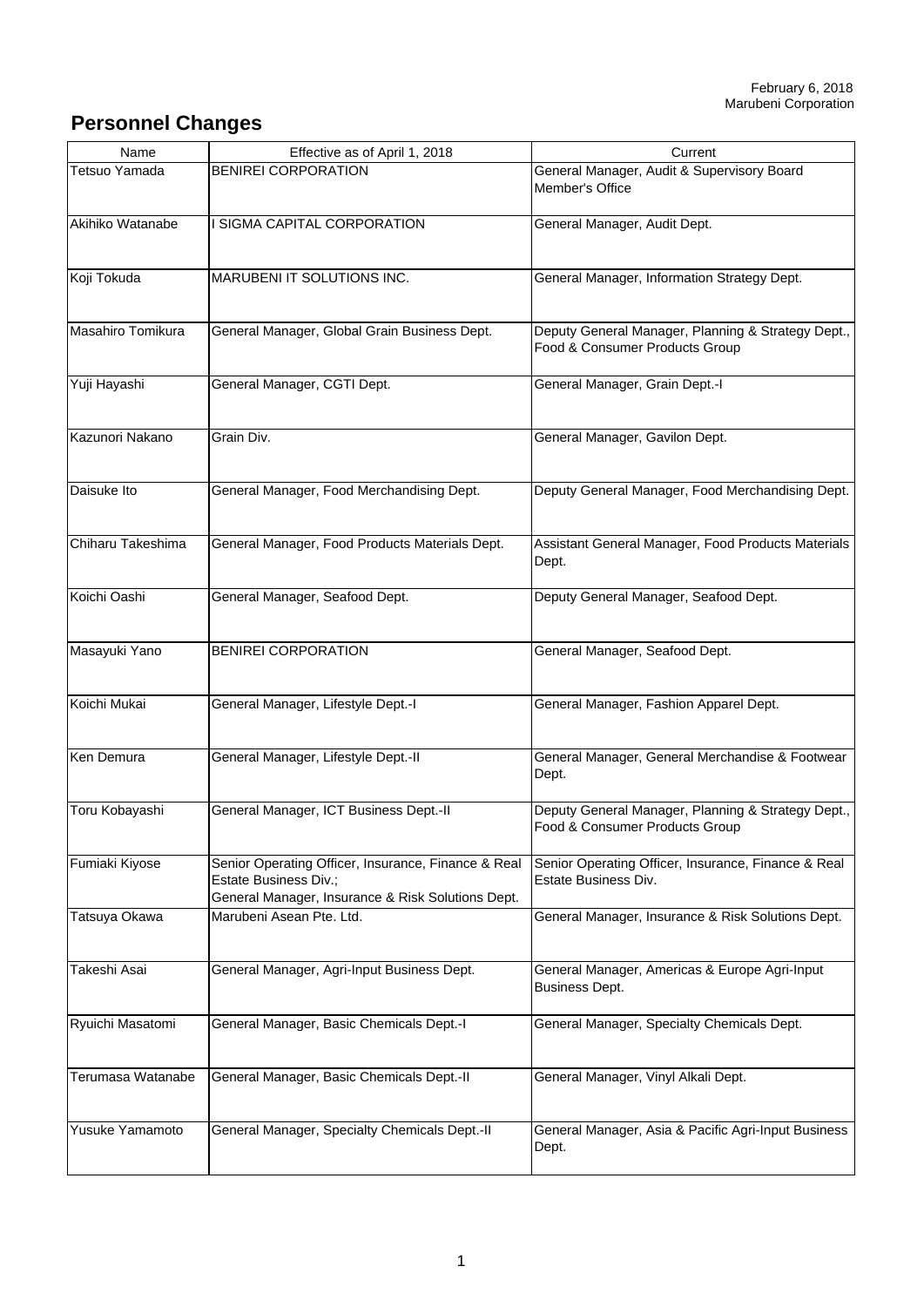| Name               | Effective as of April 1, 2018                                                                         | Current                                                             |
|--------------------|-------------------------------------------------------------------------------------------------------|---------------------------------------------------------------------|
| Shinichiro Soma    | <b>MARUBENI PLAX CORPORATION</b>                                                                      | General Manager, Petrochemicals & Plastics Dept.                    |
| Shigeru Shimoda    | General Manager, Wood Chip & Construction<br>Materials Dept.                                          | PT MUSI HUTAN PERSADA                                               |
| Kazuo Soma         | Senior Assistant to the COO, Forest Products Div.                                                     | General Manager, Construction Materials Dept.                       |
| Hiroshi Matsumura  | General Manager, Packaging Paper & Board Dept.                                                        | General Manager, Packaging Paper & Board Dept.                      |
| Hideki Ono         | General Manager, Printing & Information Paper Dept. Assistant General Manager, Printing & Information | Paper Dept.                                                         |
| Naoki Obinata      | MARUBENI PULP & PAPER CO., LTD.                                                                       | General Manager, Printing & Information Paper Dept.                 |
| Hiroyuki Yoshida   | Senior Assistant to the COO, Energy Div.                                                              | General Manager, Industrial Energy Dept.                            |
| Yoichi Fujimoto    | General Manager, Energy Business Development<br>Dept.                                                 | Assistant General Manager, Energy Business<br>Development Dept.     |
| Kazushige Harano   | General Manager, Iron Ore & Coal Dept.                                                                | General Manager, Marubeni Australia Ltd. Perth<br><b>Branch</b>     |
| Kazumi Toyama      | Assistant to the COO, Metals & Mineral Resources<br>Div.                                              | General Manager, Iron Ore & Coal Dept.                              |
| Hirofumi Yamaguchi | General Manager, Non-Ferrous Metals & Ores<br><b>Trading Dept.</b>                                    | Deputy General Manager, Non-Ferrous Metals & Ores<br>Trading Dept.  |
| Kunihiko Akiyama   | MARUBENI TETSUGEN CO., LTD.                                                                           | General Manager, Non-Ferrous Metals & Ores<br>Trading Dept.         |
| Masayuki Kurihara  | General Manager, Power Digital Solution Business<br>Dept.                                             | General Manager, IoT . New Energy Solution Business<br>Dept.        |
| Satoru Harada      | General Manager, Power Business Dept.-III                                                             | General Manager, Power Business Dept.-V                             |
| Hiromichi Mizuno   | PIC GROUP, INC.                                                                                       | General Manager, Power Business Dept.-III                           |
| Masahiko lida      | MARUBENI TRANSPORT ENGINEERING CO., LTD. Senior Operating Officer, Plant Div.;                        | General Manager, Transport & Infrastructure Project<br>Dept.        |
| Shigeru Yamaguchi  | General Manager, Plant Project Dept.                                                                  | General Manager, Sub-Sahara Desk                                    |
| Okibumi Sato       | General Manager, Marine Projects Dept.                                                                | General Manager, Marubeni Jakarta Branch                            |
| Tsuyoshi Ikeda     | Assistant to the COO, Plant Div.                                                                      | General Manager, Marine Projects Dept.                              |
| Hideki Inoue       | General Manager, Transport & Infrastructure Project<br>Dept.                                          | Deputy General Manager, Transport & Infrastructure<br>Project Dept. |
| Makoto Yamasaki    | General Manager, Transport Project Management<br>Dept.                                                | Deputy General Manager, Transport Project<br>Management Dept.       |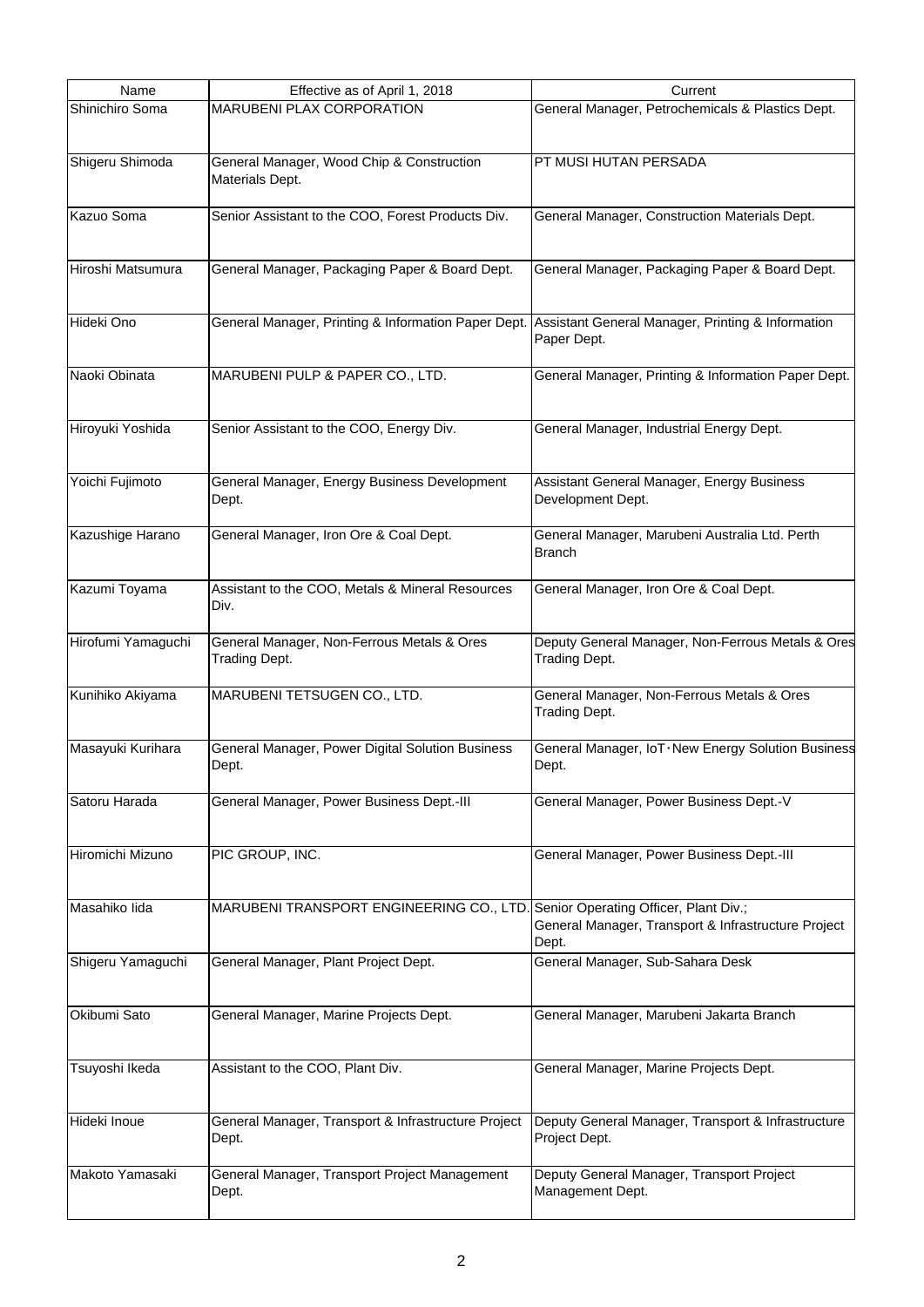| Name              | Effective as of April 1, 2018                     | Current                                             |
|-------------------|---------------------------------------------------|-----------------------------------------------------|
| Kei Tomomi        | Senior Assistant to the COO, Plant Div.           | General Manager, Transport Project Management       |
|                   |                                                   | Dept.                                               |
|                   |                                                   |                                                     |
| Seijiro Chiba     | General Manager, Environment Infrastructure Dept. | Deputy General Manager, Environment Infrastructure  |
|                   |                                                   | Dept.                                               |
|                   |                                                   |                                                     |
| Takeshi Kurioka   | AGS-ADMINISTRACAO E GESTAO DE SISTEMAS            | General Manager, Environment Infrastructure Dept.   |
|                   | DE SALUBRIDADE, S.A.                              |                                                     |
|                   |                                                   |                                                     |
| Yutaka Sekine     | MARUBENI AUTOMOTIVE CORPORATION                   | General Manager, Planning & Strategy Dept.,         |
|                   |                                                   | Transportation & Industrial Machinery Group         |
|                   |                                                   |                                                     |
| Katsuhide Omuro   | <b>MG LEASING CORPORATION</b>                     | Senior Operating Officer, Automotive & Leasing Div. |
|                   |                                                   |                                                     |
|                   |                                                   |                                                     |
| Hiroshi Nishizaki | General Manager, Asset Management & Mobility      | Marubeni America Corporation                        |
|                   | Project Dept.                                     |                                                     |
|                   |                                                   |                                                     |
| Yuki Yoshimoto    | General Manager, Automotive Dept.-I               | MARUBENI AUTO INVESTMENT (UK) LTD.                  |
|                   |                                                   |                                                     |
|                   |                                                   |                                                     |
| Kazuhiro Kondo    | General Manager, Automotive Dept.-II              | Deputy General Manager, Automotive Dept.-II         |
|                   |                                                   |                                                     |
|                   |                                                   |                                                     |
| Naonori Ishii     | MARUBENI AUTO INVESTMENT (UK) LTD.                | General Manager, Automotive Dept.-II                |
|                   |                                                   |                                                     |
|                   |                                                   |                                                     |
| Susumu Wakamori   | General Manager, Construction & Mining Equipment  | General Manager, Construction Machinery Dept.       |
|                   | Dept.-I                                           |                                                     |
|                   |                                                   |                                                     |
| Takashi Fukui     | General Manager, Construction & Mining Equipment  | Deputy General Manager, Construction Machinery      |
|                   | Dept.-II                                          | Dept.                                               |
|                   |                                                   |                                                     |
| Koji Koike        | General Manager, Production Machinery Dept.       | MARUBENI CITIZEN-CINCOM INC.                        |
|                   |                                                   |                                                     |
|                   |                                                   |                                                     |
| Koichi Ebisuya    | General Manager, Industrial System & Renewable    | Assistant General Manager, Industrial Machinery     |
|                   | <b>Energy Solution Dept.</b>                      | Dept.                                               |
| Kazunori Moriya   | General Manager, Hokkaido Branch                  | MITSUBISHI JISHO COMMUNITY CO., LTD.                |
|                   |                                                   |                                                     |
|                   |                                                   |                                                     |
| Ryo Mikawa        | Insurance, Finance & Real Estate Business Div.    | General Manager, Hokkaido Branch                    |
|                   |                                                   |                                                     |
|                   |                                                   |                                                     |
| Masahisa Yamakawa | General Manager, Shizuoka Branch                  | General Manager, Production Machinery Dept.         |
|                   |                                                   |                                                     |
|                   |                                                   |                                                     |
| Kazunori Onishi   | General Manager, Hamamatsu Branch                 | MARUBENI AUTO INVESTMENT (CANADA) INC.              |
|                   |                                                   |                                                     |
|                   |                                                   |                                                     |
| Masahiko Suzuki   | Automotive Dept.-II                               | General Manager, Hamamatsu Branch                   |
|                   |                                                   |                                                     |
|                   |                                                   |                                                     |
| Tomofumi Fukuda   | General Manager, Kyushu Branch                    | Chief Representative in Indonesia;                  |
|                   |                                                   | President, P.T. Marubeni Indonesia                  |
|                   |                                                   |                                                     |
| Takahiro Hongo    | MARUBENI ENERGY CORPORATION                       | General Manager, Kyushu Branch                      |
|                   |                                                   |                                                     |
|                   |                                                   |                                                     |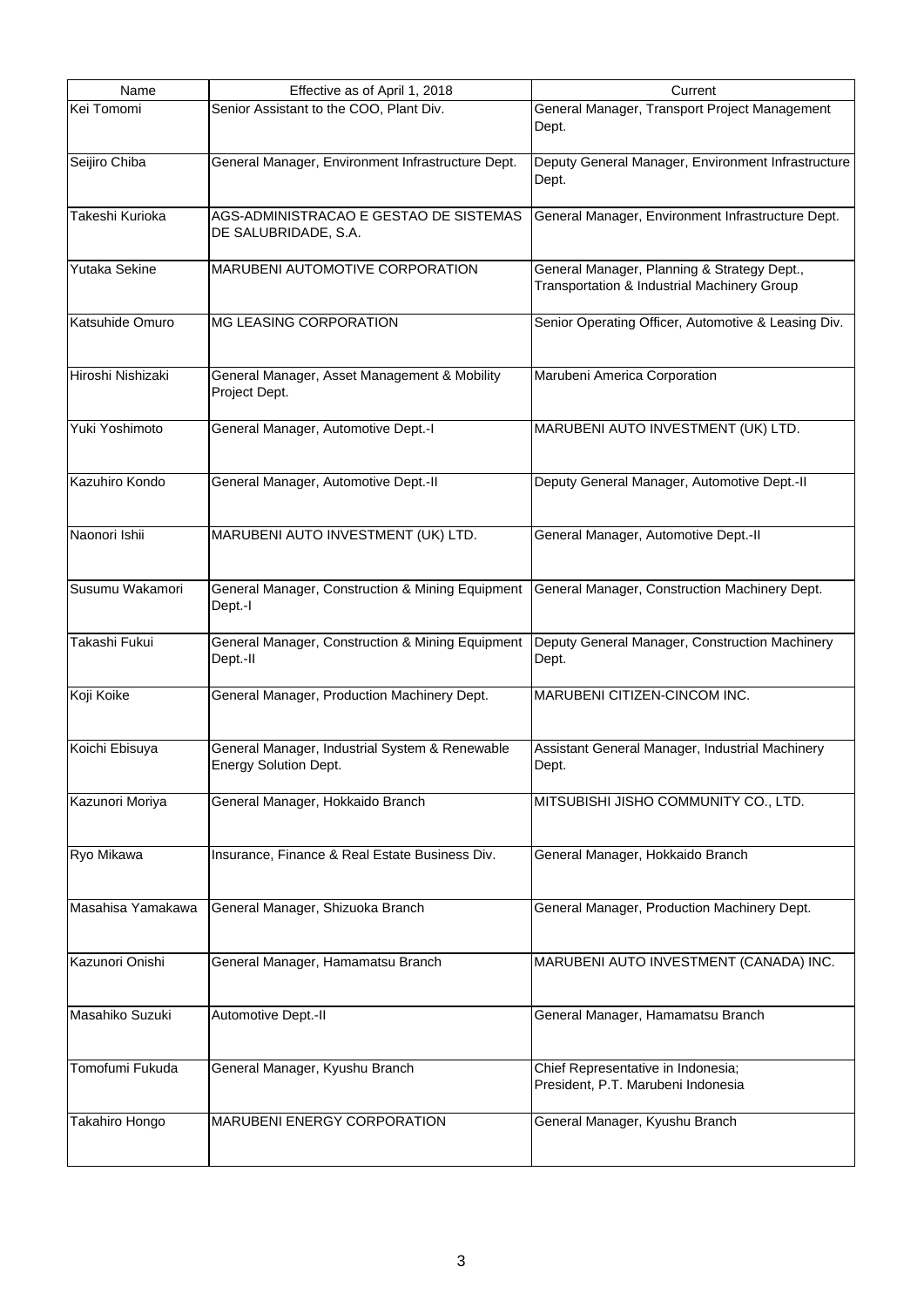| Name                  | Effective as of April 1, 2018                                                                   | Current                                            |
|-----------------------|-------------------------------------------------------------------------------------------------|----------------------------------------------------|
| Hiroshi Tsuji         | General Manager, Marubeni Brasil S.A. Rio de                                                    | Marubeni Brasil S.A. Rio de Janeiro Branch         |
|                       | Janeiro Branch;                                                                                 |                                                    |
|                       | General Manager, Marubeni Brasil S.A. Salvador                                                  |                                                    |
|                       | Office                                                                                          |                                                    |
| Naotake Tsubura       | Deputy General Manager, Iron Ore & Coal Dept.                                                   | General Manager, Marubeni Brasil S.A. Rio de       |
|                       |                                                                                                 | Janeiro Branch;                                    |
|                       |                                                                                                 | General Manager, Marubeni Brasil S.A. Salvador     |
|                       |                                                                                                 | Office                                             |
| Hiroyuki Miyazawa     | MARUBENI TECHNO-SYSTEMS CORP.                                                                   | Senior Operating Officer for Europe, Africa & CIS  |
|                       |                                                                                                 |                                                    |
|                       |                                                                                                 |                                                    |
| Takashi Nakamura      | General Manager, Athens Office                                                                  | Deputy General Manager, Ship Dept.-II              |
|                       |                                                                                                 |                                                    |
|                       |                                                                                                 |                                                    |
| Nobuki Hosokawa       | General Manager, Ship Business Sec.-I                                                           | General Manager, Athens Office                     |
|                       |                                                                                                 |                                                    |
|                       |                                                                                                 |                                                    |
|                       |                                                                                                 |                                                    |
| Toshiya Sano          | General Manager, Tel Aviv Office                                                                | Deputy General Manager, Regional Coordination &    |
|                       |                                                                                                 | Administration Dept.                               |
|                       |                                                                                                 |                                                    |
| Naotaka Minezaki      | Regional Senior Operating Officer for CIS;                                                      | Senior Assistant to the COO, Plant Div.            |
|                       | General Manager, Moscow Office                                                                  |                                                    |
|                       |                                                                                                 |                                                    |
| Yasuhiro Ashitani     | TOHOKU ECONOMIC FEDERATION                                                                      | General Manager, St. Petersburg Liaison Office     |
|                       |                                                                                                 |                                                    |
|                       |                                                                                                 |                                                    |
| Masahiro Yamada       | President, Marubeni Nigeria Ltd.                                                                | Assistant to the COO, Chemical Products Div.       |
|                       |                                                                                                 |                                                    |
|                       |                                                                                                 |                                                    |
| Manabu Horiuchi       | General Manager, Hokkaido Administration &                                                      | President, Marubeni Nigeria Ltd.                   |
|                       | Coordination Sec.                                                                               |                                                    |
|                       |                                                                                                 |                                                    |
| Koichi Fukunishi      | General Manager, Luanda Representative Office                                                   | Sub-Sahara Desk;                                   |
|                       |                                                                                                 | General Manager, Maputo Liaison Office             |
|                       |                                                                                                 |                                                    |
| Shin Unzai            | Assistant to Regional CEO for Africa;                                                           | Regional Senior Operating Officer for Africa       |
|                       | General Manager, Maputo Liaison Office                                                          |                                                    |
|                       |                                                                                                 |                                                    |
| Atsunori Toyoda       | General Manager, Sub-Sahara Desk                                                                | General Manager, Luanda Representative Office      |
|                       |                                                                                                 |                                                    |
|                       |                                                                                                 |                                                    |
|                       |                                                                                                 |                                                    |
| Koichi Nagashima      | President, Marubeni Iran Co.Ltd.                                                                | MARUBENI PROTECHS CORPORATION                      |
|                       |                                                                                                 |                                                    |
|                       |                                                                                                 |                                                    |
| Toshiaki Goma         | General Manager, Marubeni Dubai Liaison Office                                                  | Deputy General Manager, Marubeni Johannesburg      |
|                       |                                                                                                 | <b>Branch</b>                                      |
|                       |                                                                                                 |                                                    |
| Shin Yamauchi         | General Manager, Construction & Mining Equipment                                                | General Manager, Marubeni Dubai Liaison Office     |
|                       | Sec.-IV                                                                                         |                                                    |
|                       |                                                                                                 |                                                    |
| <b>Toshihiro Mori</b> | General Manager, Regional CEO's Office for Asean & General Manager, Energy Business Development |                                                    |
|                       | Southwest Asia                                                                                  | Dept.                                              |
|                       |                                                                                                 |                                                    |
| Toru Kabeya           | Deputy General Manager, Regional Coordination &                                                 | General Manager, Regional CEO's Office for Asean & |
|                       | Administration Dept.                                                                            | Southwest Asia                                     |
|                       |                                                                                                 |                                                    |
| Takeshi Mamiya        | Chief Representative in Indonesia;                                                              | PIC GROUP, INC.                                    |
|                       | President, P.T. Marubeni Indonesia                                                              |                                                    |
|                       |                                                                                                 |                                                    |
| Kunio Negishi         | General Manager, Yangon Branch                                                                  | General Manager, Plant Project Dept.               |
|                       |                                                                                                 |                                                    |
|                       |                                                                                                 |                                                    |
|                       |                                                                                                 |                                                    |